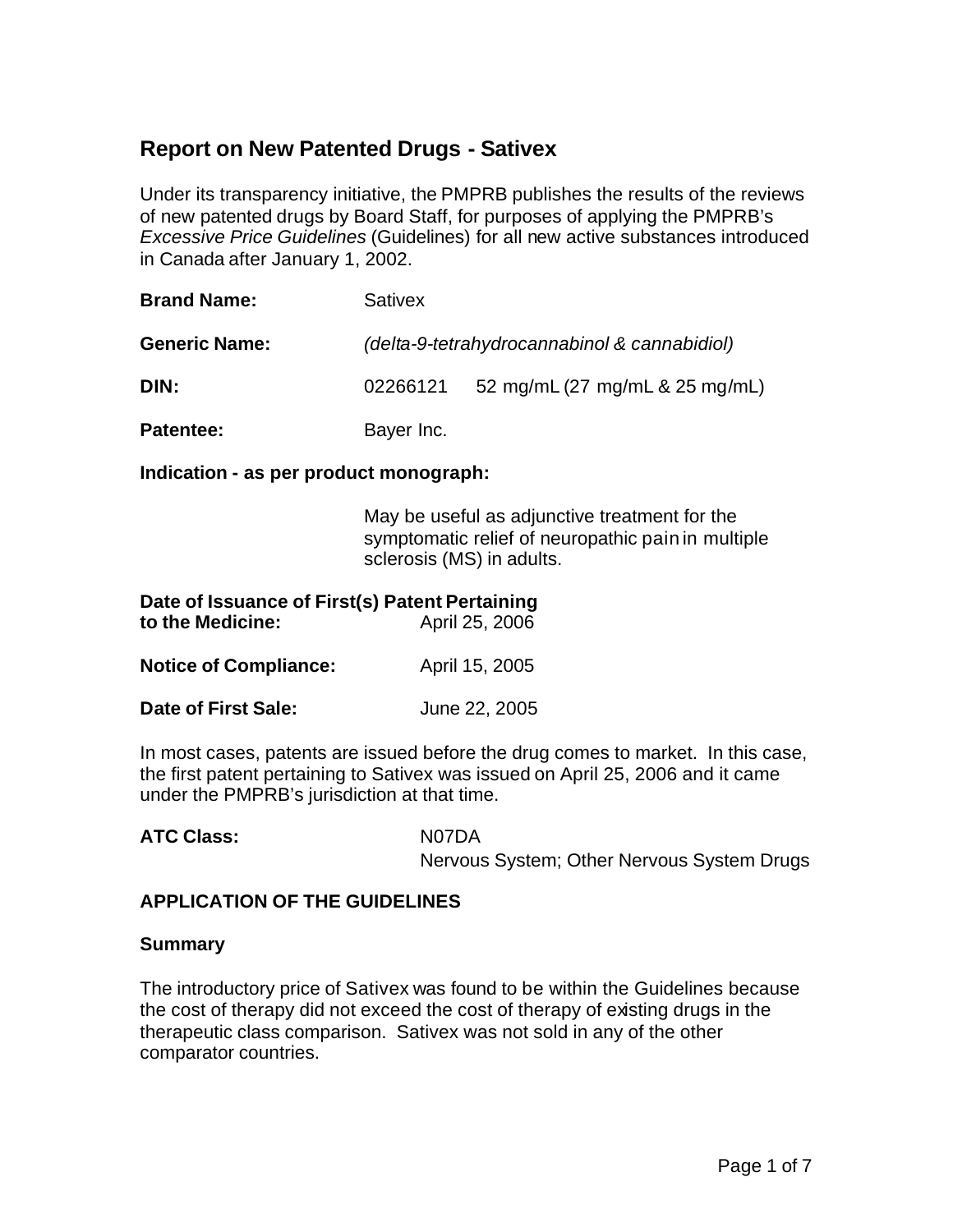#### **Scientific Review**

Sativex is a new active substance and the PMPRB's Human Drug Advisory Panel (HDAP) recommended that Sativex be classified as a category 3 new medicine (provides moderate, little or therapeutic advantage over comparable medicines).

The Therapeutic Class Comparison (TCC) test of the Guidelines provides that the price of a category 3 new drug product cannot exceed the prices of other drugs that treat the same disease or condition. Comparators are generally selected from among existing drug products in the same  $4<sup>th</sup>$  level of the Anatomical Therapeutic Chemical (ATC) System that are clinically equivalent in addressing the approved indication. See the PMPRB's *Compendium of Guidelines, Policies and Procedures* for a more complete description of the selection of the Guidelines and the policies on TCCs.

The HDAP identified Cesamet (*nabilone*) and Marinol (*dronabinol*) as the most appropriate comparators for Sativex. These agents are utilized for the symptomatic relief of neuropathic pain in MS patients and are clinically equivalent in addressing the approved indication of Sativex.

The Guidelines provide that the dosage recommended for comparison purposes will normally not be higher than the maximum of the usual recommended dosage. The recommended comparable dosage regimens for Sativex and the comparators are based on the respective product monographs and supported by clinical literature.

#### **Price Review**

Under the Guidelines, the introductory price of a new category 3 drug product will be presumed to be excessive if it exceeds the price of all of the comparable drug products in the TCC test, or if the price in Canada exceeds the range of prices of the same medicine sold in the countries listed in the *Patented Medicines Regulations* (Regulations).

The introductory price of Sativex was within the Guidelines as the weekly cost per treatment did not exceed the weekly cost per treatment with the comparator medicines.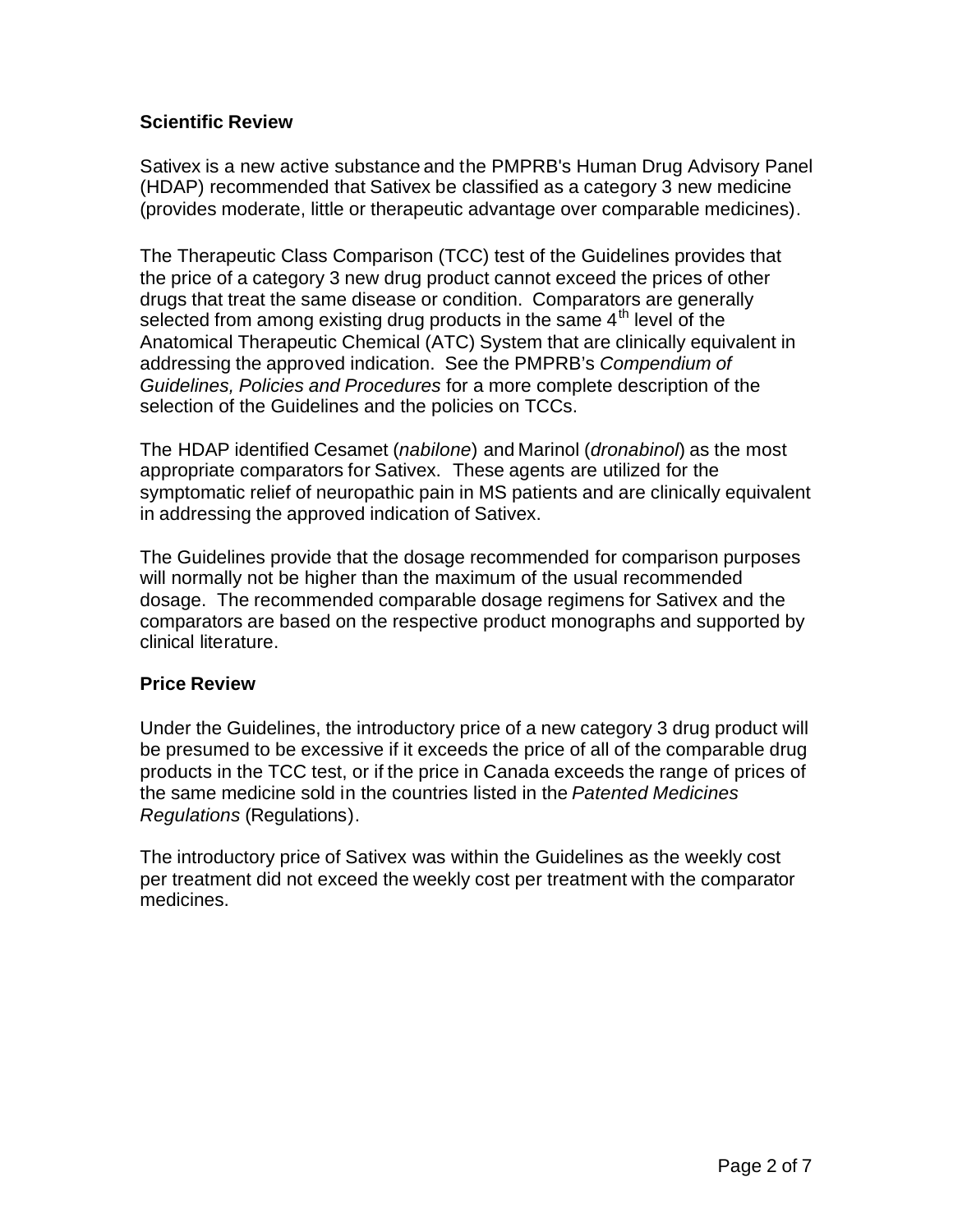### **Introductory Period (July to December 2005)**

| <b>Name</b>    | <b>Strength</b> | <b>Dosage Regimen</b> | <b>Unit Price</b>      | <b>Cost per Week</b> |
|----------------|-----------------|-----------------------|------------------------|----------------------|
| <b>Sativex</b> | 52 mg/mL        | $1.5$ mL              | \$22.7182 <sup>1</sup> | \$34.0773            |
| Cesamet        | mg capsule      | 10 capsules           | \$6.2052 <sup>1</sup>  | \$62.0520            |
| Marinol        | 5 mg capsule    | 5 capsules            | $$3.8200^{2}$          | \$19.1000            |
| Marinol        | 5 mg capsule    | 1 capsule             | $$3.8200^2$            | \$3.8200             |
|                |                 |                       |                        |                      |
| Marinol        | 10 mg capsule   | 2 capsules            | \$7.6400 <sup>3</sup>  | \$15.2800            |
|                |                 |                       |                        | \$19.1000            |

**Sources:** 

(1) Publicly available price as per the *Patented Medicines Regulations*

(2) Ontario Drug Benefit Formulary, August 2006

(3) Liste de médicament d'exception, Régie de l'assurance maladie du Québec, Octobre 2005

Sativex was not sold in any of the seven countries listed in the Regulations at the time of its introduction on the Canadian market in 2005. In compliance with the Guidelines, at such time as it may be sold in any of the seven countries listed in the Regulations, the price in Canada cannot exceed the range of prices in those countries.

*Where comparators and dosage regimens are referred to in the Summary Reports, they have been selected by the PMPRB Staff and the HDAP for the purpose of carrying out the PMPRB's regulatory mandate, which is to review the prices of patented medicines sold in Canada to ensure that such prices are not excessive. The publication of these reports is also part of the PMPRB's commitment to make its price review process more transparent.*

*The information contained in the PMPRB's Summary Reports should not be relied upon for any purpose other than its stated purpose and is not to be interpreted as an*  endorsement, recommendation or approval of any drug nor is it intended to be relied *upon as a substitute for seeking appropriate advice from a qualified health care practitioner.*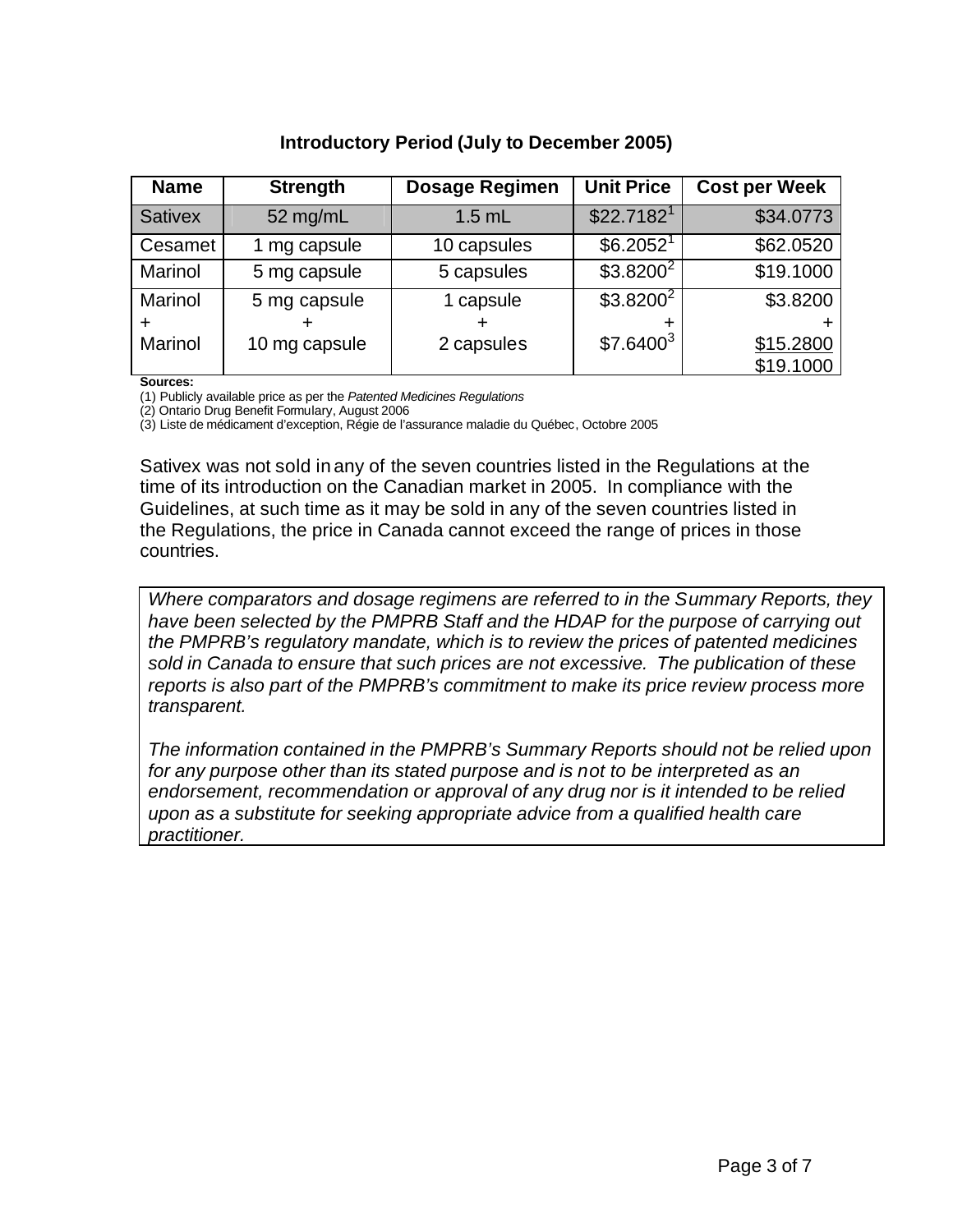## **References – Sativex**

- 1. Anon. Cannabis-based medicines GW Pharmaceuticals. High CBD, high THC, medicinal cannabis- GW Pharmaceuticals, THC:CBD. Drugs R&D 2003;4(5):306-9.
- 2. Baker D, Pryce G, Giovannoni G, Thompson AJ. The therapeutic potential of cannabis. Lancet Neurology 2003;2:2919.
- 3. Beard S, Hunn A, Wight J. Treatment for spasticity and pain in multiple sclerosis: a systematic review. Health Technology Assessment 2003;7(4):a-121. Available from: http://www.ncchta.org/fullmono/mon740.pdf (Accessed 15 June 2005).
- 4. Berman JS, Symonds C, Birch R. Efficacy of two cannabis based medicinal extracts for relief of central neuropathic pain from brachial plexus avulsion: results of a randomised controlled trial. Pain 2004;112:299-306.
- 5. Crayton H, Heyman RA, Rossman HS. A multimodal approach to managing the symptoms of multiple sclerosis. Neurol 2004;63 (Suppl 5):S12-18.
- 6. Croxford JL. Therapeutic potential of cannabinoids in CNS disease. CNS Drugs 2003;17(3):179-202.
- 7. Dworkin RH, Backonja M, Rowbotham MC, Allen RR, Argoff CR, *et al*. Advances in neuropathic pain. Arch Neurol 2003;60:1524-34.
- 8. GW Announces Positive Preliminary Results with its Cannabis Medicine in Phase III Neuropathic Pain Trial [press release] 15/06/2004. Available from: http://www.gwpharm.com/news\_press\_releases.asp?id=/gwp/pressreleas es/currentpress/2004-06-15/ (Accessed 27 May 2005).
- 9. GW Announces Positive Results From Each of Four Phase Three Clinical Trials [press release]. GW Pharmaceuticals. 05/11/2002. Available from: http://www.gwpharm.com/news\_press\_releases.asp?id=/gwp/pressreleas es/currentpress/2002-11-05/ (Accessed 27 May 2005).
- 10. Health Canada. Drug Product Database. Therapeutic Products Directorate. Available from: http://www.hc-sc.gc.ca/hpb/drugsdpd/index.html (Accessed 26 May 2005).
- 11. Killestein J, Uitdehaag BJM, Polman CH. Cannabinoids in multiple sclerosis. Do they have a therapeutic role? Drugs 2004;64(1):1-11.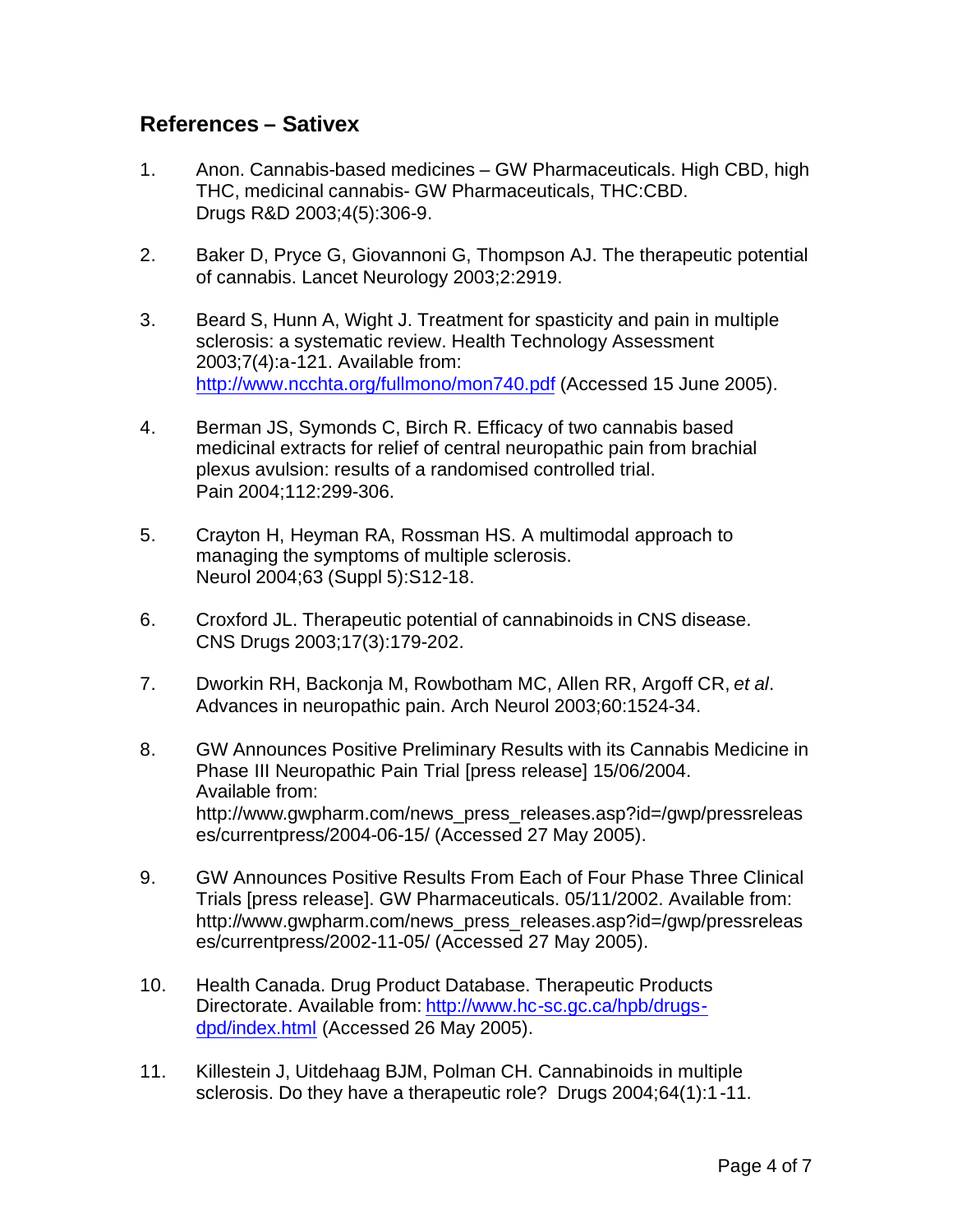- 12. Maloni HW. Pain in Multiple Sclerosis: An overview of its nature and management. J Neurosci Nurs 2000;32(3):139-44, 152.
- 13. Multiple Sclerosis Society of Canada. MS Information. Available from: http://www.mssociety.ca/en/information/default.htm. (Accessed 27 May 2005).
- 14. National Institute of Clinical Excellence. Cannabinoids for the treatment of the symptoms of multiple sclerosis [scope]. February 2003. Available from: http://www.nice.org.uk/page.aspx?o=33869 (Accessed 8 June 2005).
- 15. Notcutt W, Price M, Miller R, Newport S, Phillips C, Simmons S et al. Initial experiences with medicinal extracts of cannabis for chronic pain: Results from 34 'N of 1" studies. Anaesthesia 2004:59:440-52.
- 16. Pertwee RG. Cannabinoids and multiple sclerosis. Pharmacol Therapeut 2002;95:165-74.
- 17. Product Monograph of Sativex (delta-9-tetrahydrocannabinol 27 mg/ml (from Tetranabinex – Cannabis sativa L. extract) and cannabidiol 25 mg/ml (from Nabidiolex – Cannabis sativa L. extract). Bayer Inc. Toronto, ON. 13 April 05.
- 18. Product Monograph of Ultram (tramadol hydrochloride). Ortho-McNeil Pharmaceutical, Inc. Raritan, NJ. May 2004. Available from: http://www.ortho-mcneil.com/products/pi/pdfs/ultram.pdf Accessed 13 June 2005).
- 19. Product Monograph of Valium (diazepam). In: Gillis MC, ed. Compendium of Pharmaceuticals and Specialties. 32<sup>nd</sup> ed. Canadian Pharmaceutical Association. Ottawa, ON. 1997. P. 1678-9.
- 20. Product Monograph of Zostrix/Zostrix HP (capsaicin). In: Wellbanks L, ed. Compendium of Pharmaceutical and Specialties. 35<sup>th</sup> ed. Compendium of Pharmaceuticals and Specialties. Canadian Pharmacists Association. Ottawa, ON. 2000. P. 1809.
- 21. Release of Positive Data from Completed Phase II Pain Trial [press release]. GW Pharmaceuticals. 30/09/2002. Available from: http://www.gwpharm.com/news\_press\_releases.asp?id=/gwp/pressreleas es/currentpress/2002-09-30/ (Accessed 27 May 2005).
- 22. Repchinsky C, ed. Compendium of Pharmaceuticals and Specialties. Canadian Pharmacist's Association. Ottawa, ON. 2005.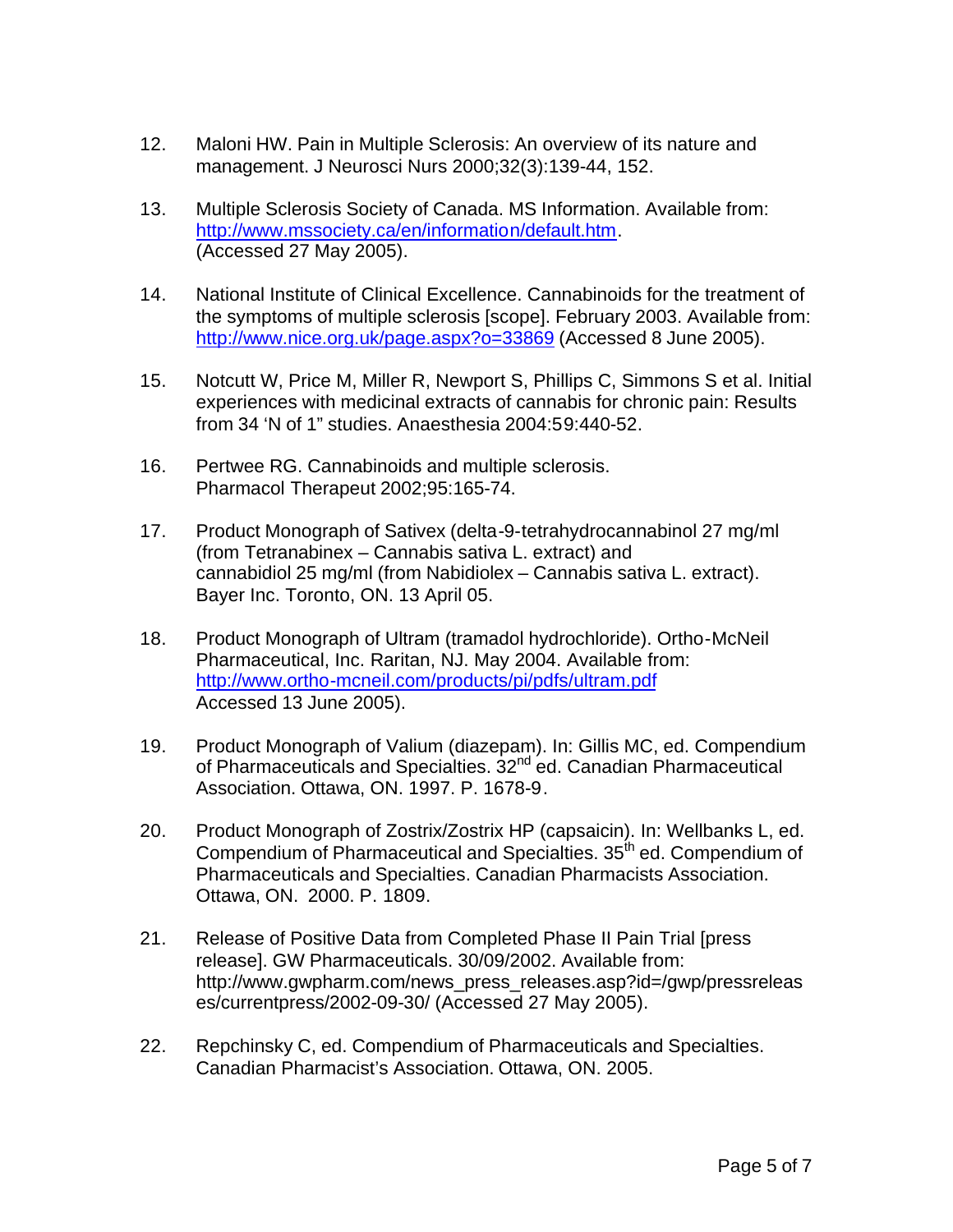- 23. Sakurai M, Kanazawa I. Positive symptoms in multiple sclerosis: their treatment with sodium channel blockers, lidocaine and mexiletine. J Neurol Sci 1999;162-8.
- 24. Shapiro RT. Management of spasticity, pain and paroxysmal phenomena in multiple sclerosis. Curr Neurol Neurosci Rep 2001;1:299-302.
- 25. Sharief MK, Notcutt WG, Multibako I, Hawkes C, Bolt J, Potts RL et al. Sativex in the treatment of patients with chronic refractory pain due to MS or other defects of neurological function [abstract]. J Neurol Neurosurg Psychiatry 2004;75:1219.
- 26. Smith PF. Cannabinoids in the treatment of pain and spasticity in multiple sclerosis. Curr Opin Invest Drugs 2002;3(6):859-64.
- 27. Smith PF. GW-1000 GW Pharmaceuticals. Curr Opin Invest Drugs 2004;5(7):748-54.
- 28. Svendsen KB, Jensen TS, Bach FW. Does the cannabinoid dronabinol reduce central pain in multiple sclerosis? Randomised double blind placebo controlled crossover trial. BMJ 2004;329:253-7.
- 29. The National Collaborating Centre for Chronic Conditions. Multiple Sclerosis. National Clinical Guideline for Diagnosis and Management in Primary and Secondary Care. February 2004. Available from: http://www.rcplondon.ac.uk/pubs/books/MS/MSfulldocument.pdf (Accessed 7 June 2005).
- 30. Wade DT, Makela P, Robson P, House H, Bateman C. Do cannabisbased medicinal extracts have general or specific effects on symptoms in multiple sclerosis? A double-blind, randomized, placebo-controlled study on 160 patients. Multiple Sclerosis 2004:10:434-41.
- 31. Wade DT, Robson P, House H, Makela P, Aram J. A preliminary controlled study to determine whether whole-plant cannabis extracts can improve intractable neurogenic symptoms. Clin Rehab 2003;17:21-9.
- 32. Walker JM, Huang SM. Cannabinoid analgesia. Pharmacol Therapeut 2002;95:127-35.
- 33. WHO Collaborating Centre for Drug Statistics Methodology. ATC/DDD Index 2005. Available from: http://www.whocc.no/atcddd/ (accessed 9 May 2005).
- 34. Williamson EM, Evans FJ. Cannabinoids in clinical practice. Drugs 2000;60(6):1303-14.